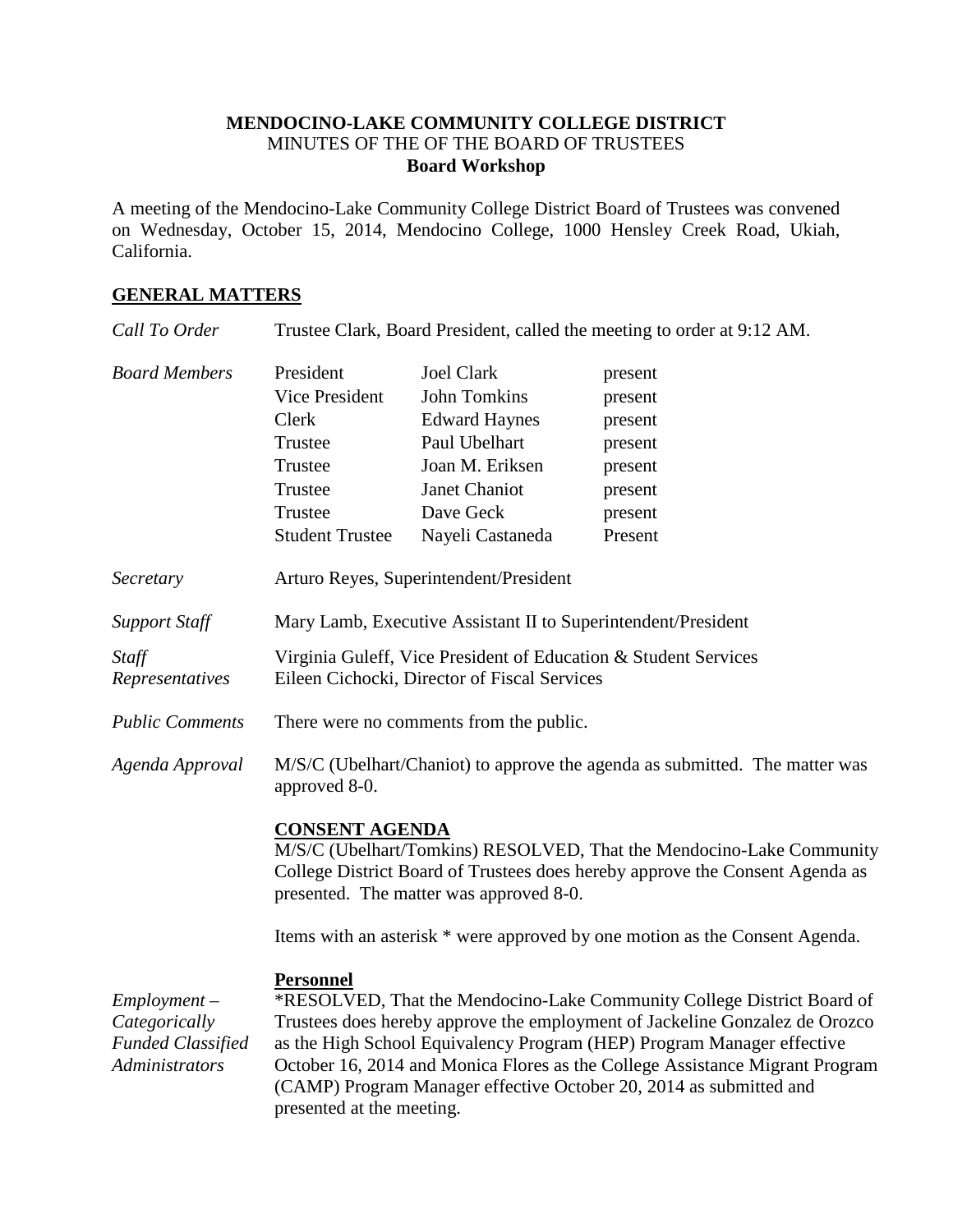| $Employment -$<br>Rehire of<br>Categorically<br><b>Funded Classified</b><br>Staff                  | *RESOLVED, That the Mendocino-Lake Community College District Board of<br>Trustees does hereby approve the employment of Manuel Galicia Hernandez as<br>the High School Equivalency Program (HEP) Outreach Specialist and Yolanda<br>Vazquez as the College Assistance Migrant Program (CAMP) and High School<br>Equivalency Program (HEP) Assistant effective October 16, 2014 as submitted<br>and presented at the meeting.            |  |  |  |
|----------------------------------------------------------------------------------------------------|------------------------------------------------------------------------------------------------------------------------------------------------------------------------------------------------------------------------------------------------------------------------------------------------------------------------------------------------------------------------------------------------------------------------------------------|--|--|--|
| Retirement                                                                                         | *RESOLVED, That the Mendocino-Lake Community College District Board of<br>Trustees does hereby accept the retirement of George Foutch effective<br>December 31, 2014 as submitted and presented at the meeting.                                                                                                                                                                                                                          |  |  |  |
|                                                                                                    | <b>ACTION ITEM</b>                                                                                                                                                                                                                                                                                                                                                                                                                       |  |  |  |
| Agreement<br>between Redwoods<br>Community<br>College District<br>and Mendocino-<br>Lake Community | Superintendent/President Reyes informed the Board our previous agreement<br>with the Redwoods Community College District was to provide services for the<br>fall semester only. This agreement will extend our ability to offer courses and<br>provide services through the summer of 2015. This agreement was approved by<br>the College of the Redwoods Board at their last meeting.                                                   |  |  |  |
| College District                                                                                   | He also informed the Board we are currently generating over 30 FTES at that<br>location. Vice President Guleff added we plan to generate 70 FTES on the coast<br>in the spring with those numbers steadily increasing to 250 FTES by the 2017-18<br>year. Superintendent/President Reyes stated our target FTES by the end of the<br>2017-18 year is 250 which will then allow us to earn the additional center<br>funding of \$275,000. |  |  |  |
|                                                                                                    | When asked about a budget, Superintendent/President Reyes informed the Board<br>we will need to complete the feasibility study as well as the steps necessary for<br>the substantive change report before we can allocate monies to that location. He<br>added we will have a much clearer understanding of what we are able to<br>successfully achieve once we have spring and summer in place.                                         |  |  |  |
|                                                                                                    | M/S/C (Haynes/Chaniot) RESOLVED, That the Mendocino-Lake Community<br>College District Board of Trustees does hereby ratify the agreement between<br>Redwoods Community College District and Mendocino-Lake Community<br>College District through the summer of 2015. The matter was approved with an<br>8-0 vote.                                                                                                                       |  |  |  |
|                                                                                                    | <b>DISCUSSION ITEM</b>                                                                                                                                                                                                                                                                                                                                                                                                                   |  |  |  |
| <b>Board of Trustees</b><br>Self-Evaluation                                                        | Trustees completed the self-evaluation instrument by rating themselves as an<br>individual Board member as well as the Board as a whole. Results of the<br>evaluations will be compiled and shared at the end of the workshop and again as<br>an informational item at the November Board meeting as per Administrative<br>Policy 215.1.                                                                                                 |  |  |  |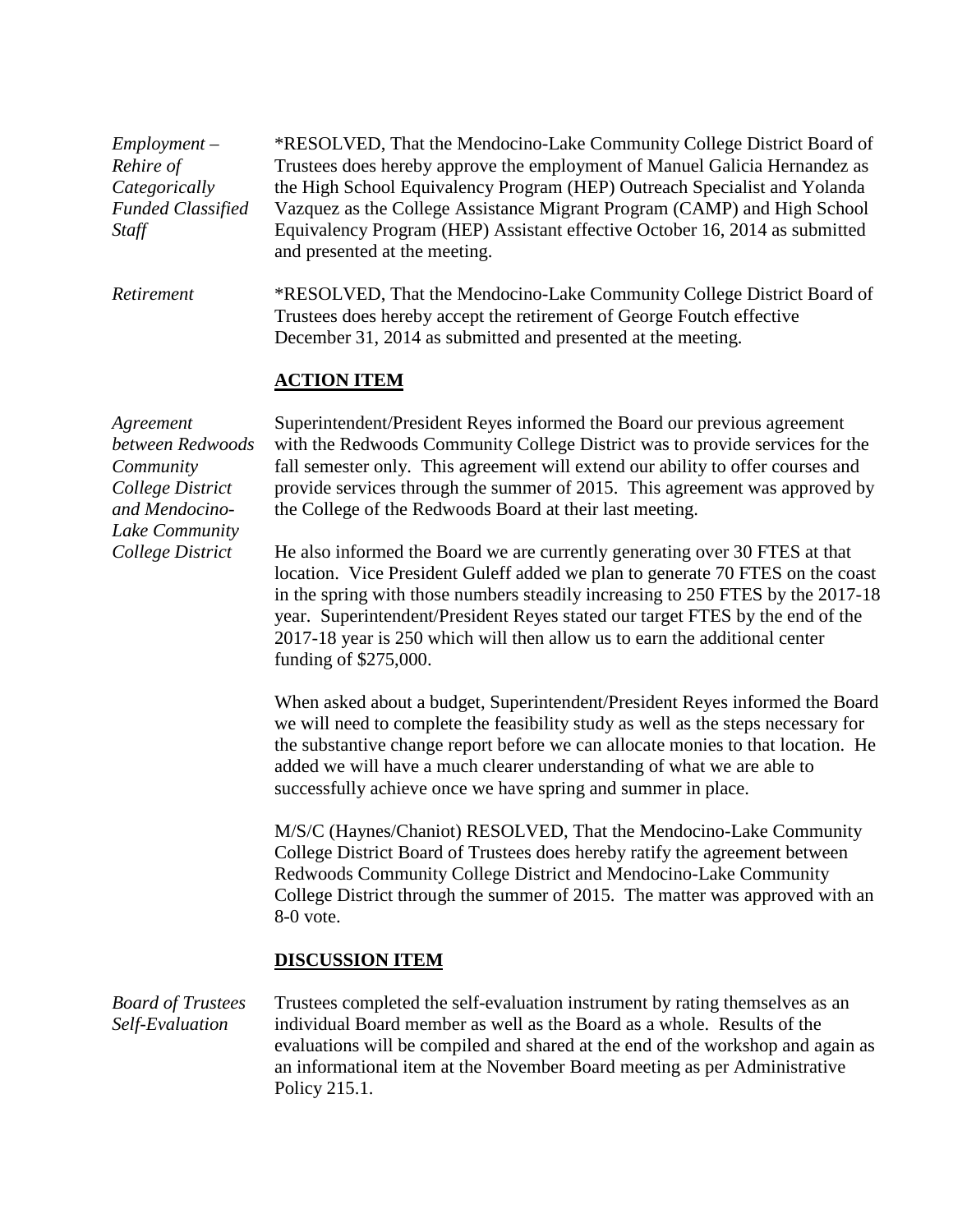Additionally, members of the District staff who regularly participate in Board meetings will be given the opportunity to participate in the process of evaluating the Board. Those results will then be summarized without reference to the source and those results will be included in the final trustee evaluation which will be presented at the November Board meeting.

## **CLOSED SESSION**

The Board adjourned to Closed Session at 10:11 AM. Board President Clark announced that items 9.1 Conference with real property negotiator, 9.2 Conference with Legal Counsel, 9.3 Collective Bargaining/Meet and Confer, will be discussed.

The Board returned to open session at 11:40 AM and reported no action taken on the items discussed in closed session.

## **DISCUSSION ITEMS**

*Multi-Year Budget Projections* Vice President Cichocki presented budget projections through the 2020-21 budget year. She outlined for the Board the various assumptions included in these projections. As reflected in her presentation, we are facing serious budget shortfalls beginning in the 2015-16 year. We have only managed to maintain our necessary reserve this year by making a one-time transfer of \$550,000 from other funds.

> Superintendent/President Reyes informed the Board we previously developed budgets using the 3,100 FTES number. We are now basing our projections on 2,900 FTES which is a shift in the way we are looking at the information as we move forward but our continued goal is to achieve 3,100 FTES. He also added that we will be conducting budget forums in the near future which will help to keep the college community informed regarding the projected upcoming budget shortfall.

> When asked if anyone outside the college monitors this type of information, Vice President Cichocki stated there is a fiscal report submitted to the chancellor's office which includes the 2014-15 budgets. This information is also reviewed by the Accreditation team as well. She added that we were previously sheltered by the small school exemption so we are just now seeing the enrollment decline which was reflected at the larger schools previously.

> When discussion turned to life-long learning courses and whether the state has looked at reinstituting them, Vice President Cichocki stated the enrollments in the Southern California schools are now robust as certain courses are no longer blocked for and this is something that is being felt more in Northern California.